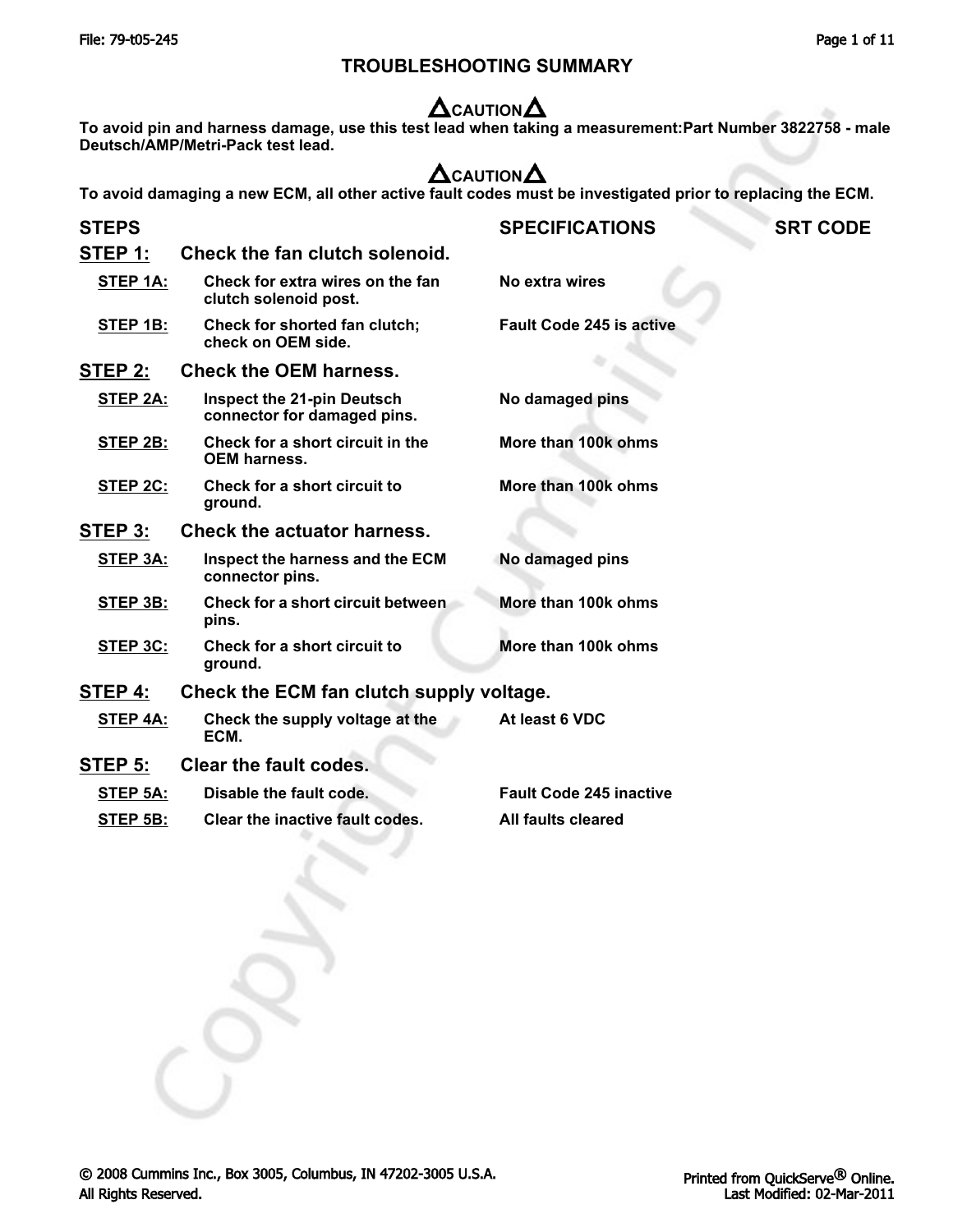# **STEP 1:** Check the fan clutch solenoid.<br>STEP 1A: Check for extra wires on the fan c

### Check for extra wires on the fan clutch solenoid post.

| <b>Condition:</b> |
|-------------------|
|-------------------|

• Turn keyswitch "OFF".

| TUITT KEYSWILGT UFF.                                                                                                                    |                                                                                                                                                                                               |                  |  |
|-----------------------------------------------------------------------------------------------------------------------------------------|-----------------------------------------------------------------------------------------------------------------------------------------------------------------------------------------------|------------------|--|
| <b>Action</b>                                                                                                                           | <b>Specification/Repair</b>                                                                                                                                                                   | <b>Next Step</b> |  |
| Check for extra wires on the fan clutch solenoid.<br>Inspect the fan clutch solenoid post or the fan<br>$\bullet$<br>clutch relay coil. | OK<br>No extra wires                                                                                                                                                                          | 1B               |  |
|                                                                                                                                         | <b>NOT OK</b><br>Remove extra wires. Note: A single wire can<br>exist from relay/solenoid back to pin 7 or pin<br>17 (if there are two fan clutches) in the actuator<br>connector at the ECM. | 5A               |  |
| © Cummins Inc.<br>Cummins Inc.<br>© Cummins Inc.<br>© Cummins Inc.<br>© Cummins Inc.<br>19800117                                        |                                                                                                                                                                                               |                  |  |

### **STEP 1B: Check for shorted fan clutch circuit on OEM side.**

### **Condition:**

- Turn keyswitch "OFF".
- Disconnect the 21-pin OEM connector.
- Jump the keyswitch across the 21-pin OEM connector from pin A to pin A.

| <b>Action</b>                                               | <b>Specification/Repair</b>                                                                                  | <b>Next Step</b> |
|-------------------------------------------------------------|--------------------------------------------------------------------------------------------------------------|------------------|
| Check for short in fan clutch circuit.<br>Start the engine. | ΟK<br>Fault Code 245 is active                                                                               | 2A               |
|                                                             | <b>NOT OK</b><br>Fault Code 245 is inactive. Repair or replace<br>defective OEM component causing the short. | 5A               |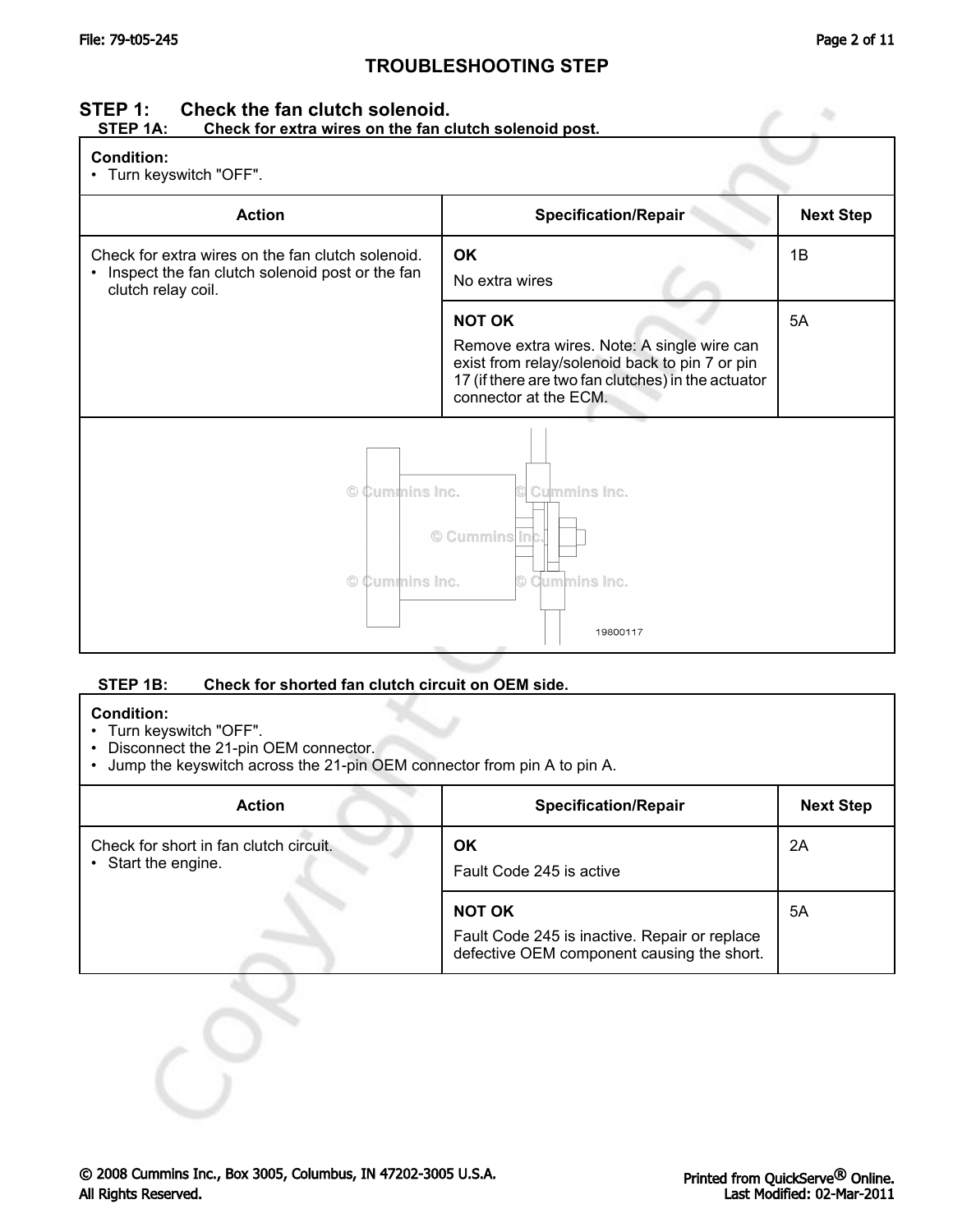### File: 79-t05-245 Page 3 of 11

### **STEP 2:** Check the OEM harness.<br>STEP 2A: Inspect the 21-pin Deutsch **Inspect the 21-pin Deutsch connector for damaged pins.**

### **Condition:**

- Turn keyswitch "OFF".
- Disconnect the OEM harness from the 21-pin Deutsch connector.
- Disconnect the actuator harness from the 21-pin Deutsch connector.
- Flush and clean the connector pins using electronic contact cleaner, Part Number 3824510.

| <b>Action</b>                                                                                                     | <b>Specification/Repair</b>                                                                                                                                                                                                                                                                                                                                                                                                                                                                                                                                                                                                                                                                                                                                                                                                                                                                                                                                                                                                                                                                                                                       | <b>Next Step</b> |
|-------------------------------------------------------------------------------------------------------------------|---------------------------------------------------------------------------------------------------------------------------------------------------------------------------------------------------------------------------------------------------------------------------------------------------------------------------------------------------------------------------------------------------------------------------------------------------------------------------------------------------------------------------------------------------------------------------------------------------------------------------------------------------------------------------------------------------------------------------------------------------------------------------------------------------------------------------------------------------------------------------------------------------------------------------------------------------------------------------------------------------------------------------------------------------------------------------------------------------------------------------------------------------|------------------|
| Inspect the 21-pin Deutsch connector for:<br>bent or broken pins<br>pushed back or expanded pins<br>corroded pins | <b>OK</b><br>No damaged pins<br><b>NOT OK</b>                                                                                                                                                                                                                                                                                                                                                                                                                                                                                                                                                                                                                                                                                                                                                                                                                                                                                                                                                                                                                                                                                                     | 2B<br>5A         |
| moisture in or on the connector<br>missing or damaged seals<br>dirt or debris in or on the connector pins.        | Repair the damaged pins. Repair or replace<br>the OEM harness or the 21-pin connector,<br>whichever has the damaged pins.<br>Flush the dirt, debris, or moisture from the<br>٠<br>connector pins using electronic contact<br>cleaner, Part Number 3824510. Refer to<br>Procedure 019-203 in the Troubleshooting<br>and Repair Manual, Industrial CELECT™<br>Plus System Bulletin 3666130.<br>Repair the OEM harness. Refer to<br>Procedure 019-208 in the Troubleshooting<br>and Repair Manual Industrial CELECT™<br>Plus System Bulletin 3666130.<br>Replace the OEM harness. Reference the<br>OEM Troubleshooting and Repair Manual.<br>Repair the actuator harness. Refer to<br>$\bullet$<br>Procedure 019-208 in the Troubleshooting<br>and Repair Manual, Industrial CELECT™<br>Plus System Bulletin 3666130.<br>Replace the actuator harness. Refer to<br>Procedure 019-043 in the Troubleshooting<br>and Repair Manual Industrial CELECT™<br>Plus System Bulletin 3666130.<br>Replace the 21-pin connector. Refer to<br>Procedure 019-208 in the Troubleshooting<br>and Repair Manual, Industrial CELECT™<br>Plus System Bulletin 3666130. |                  |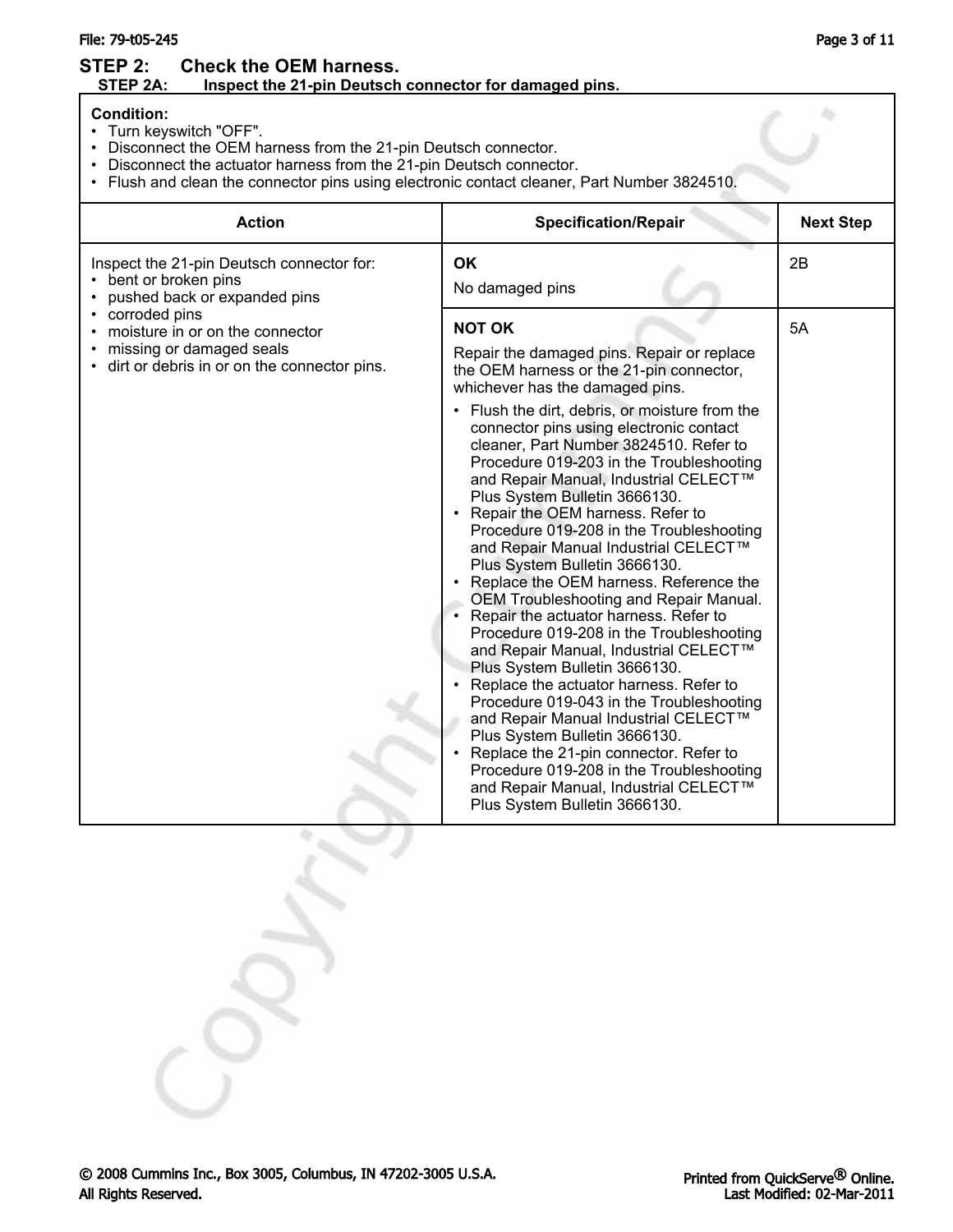### File: 79-t05-245 Page 4 of 11

### **STEP 2B: Check for a short circuit in the OEM harness.**

# $\Delta$ CAUTION $\Delta$

**To avoid pin and harness damage, use the following test lead when taking a measurement:Part Number 3822758 - male Deutsch/AMP/Metri-Pack test lead.**

### **Condition:**

- Turn keyswitch "OFF".
- Disconnect the OEM harness from the fan clutch solenoid.
- Disconnect the actuator harness from the 21-pin connector.

| <b>Action</b>                                                                                                                                                                    | <b>Specification/Repair</b>                                                                                                                                                                                                           | <b>Next Step</b> |
|----------------------------------------------------------------------------------------------------------------------------------------------------------------------------------|---------------------------------------------------------------------------------------------------------------------------------------------------------------------------------------------------------------------------------------|------------------|
| Check for a short circuit in the OEM harness.<br>Measure the resistance from pins C and X of the<br>٠<br>21-pin connector to all other pins in the                               | OK<br>More than 100k ohms                                                                                                                                                                                                             | 2C               |
| connector.                                                                                                                                                                       | <b>NOT OK</b><br>Replace the OEM harness. Reference the<br>OEM Troubleshooting and Repair Manual.                                                                                                                                     | 5A               |
| P.N. 3823993<br>Aimmins Inc.<br>(part of 3822926)<br>$\overline{\mathcal{P}}$<br>⊙<br>$\circledcirc$<br>PIN <sub>C</sub><br>000<br>ക്<br>$0 \circledcirc$<br>All Other Pins Inc. | P.N. 3823993<br><b>Cummins Inc.</b><br>(part of 3822926)<br>$\Theta$ $\otimes$<br>⋒<br>R<br>$\circledcirc$<br>PIN X<br>⊙<br>ं<br>$_{\odot}$<br>⊚<br>Œ<br>$\odot$<br>$\circledcirc$ $\circledcirc$<br>All Other Pins<br>© Cummins Inc. | 19800449         |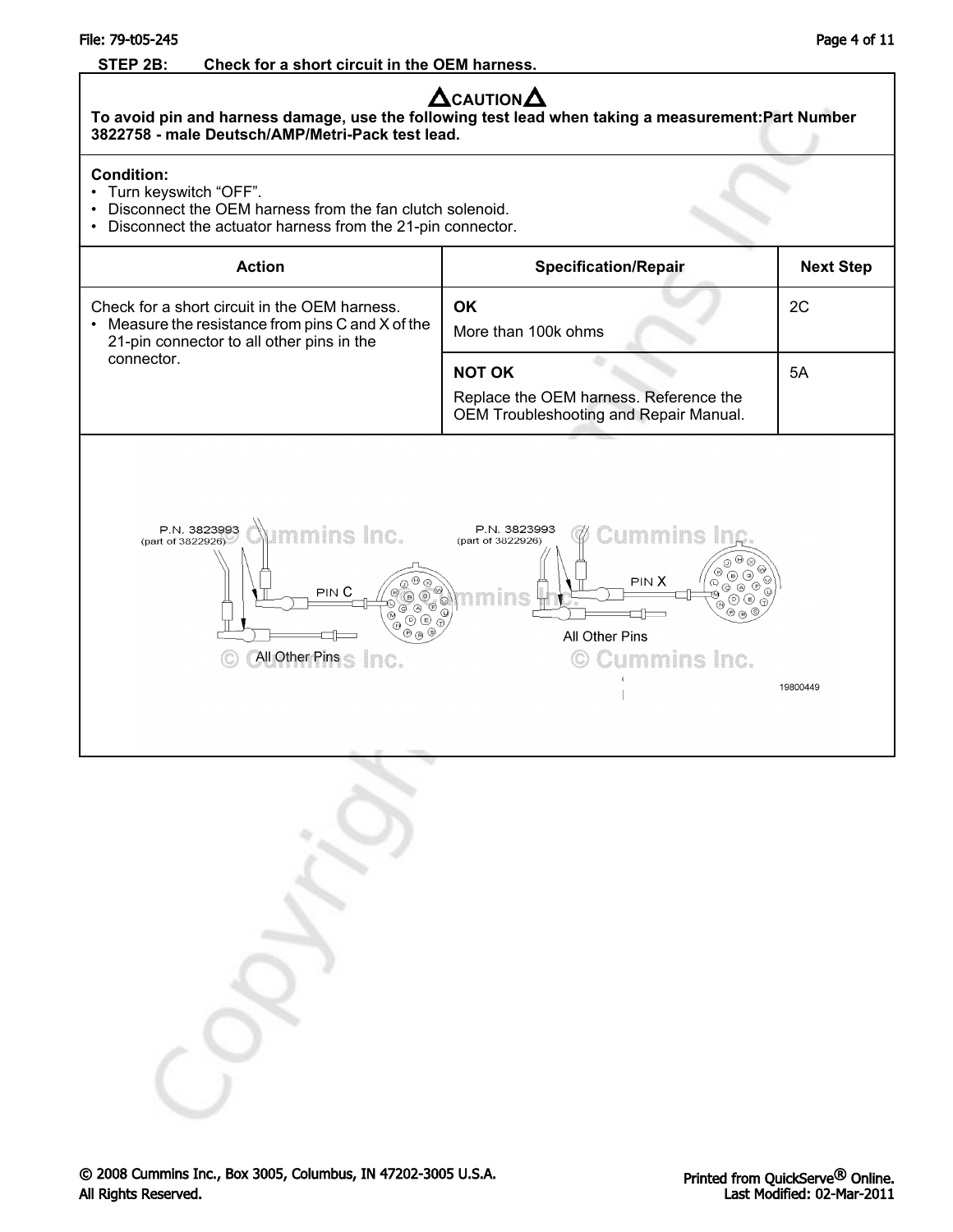### File: 79-t05-245 Page 5 of 11

### **STEP 2C: Check for a short circuit to ground.**

# **A**CAUTION**A**

**To avoid pin and harness damage, use the following test lead when taking a measurement:Part Number 3822758 - male Deutsch/AMP/Metri-Pack test lead.**

### **Condition:**

- Disconnect the OEM harness from the fan clutch solenoid.
- Disconnect the actuator harness from the 21-pin connector.

| <b>Action</b>                                                                                                                                                                                                                                              | <b>Specification/Repair</b>                                                                       | <b>Next Step</b> |
|------------------------------------------------------------------------------------------------------------------------------------------------------------------------------------------------------------------------------------------------------------|---------------------------------------------------------------------------------------------------|------------------|
| Check for a short circuit to ground.<br>Measure the resistance from pins C and X in the<br>$\bullet$<br>OEM harness to engine block ground.                                                                                                                | <b>OK</b><br>More than 100k ohms                                                                  | 3A               |
|                                                                                                                                                                                                                                                            | <b>NOT OK</b><br>Replace the OEM harness. Reference the<br>OEM Troubleshooting and Repair Manual. | 5A               |
| © Cummins Inc.<br>P.N. 3823993<br>(part of 3822926)<br>(H)<br>$\infty$<br>$\omega$<br>G<br><b>B</b><br>⊛<br>G)<br>$\mathbb{R}$<br>(E)<br>$\left( 0\right)$<br><b>PIN CIX</b> Inc.<br>$\overline{N}$<br>∞<br>$\mathfrak{B}\otimes \mathfrak{A}$<br>19800099 |                                                                                                   |                  |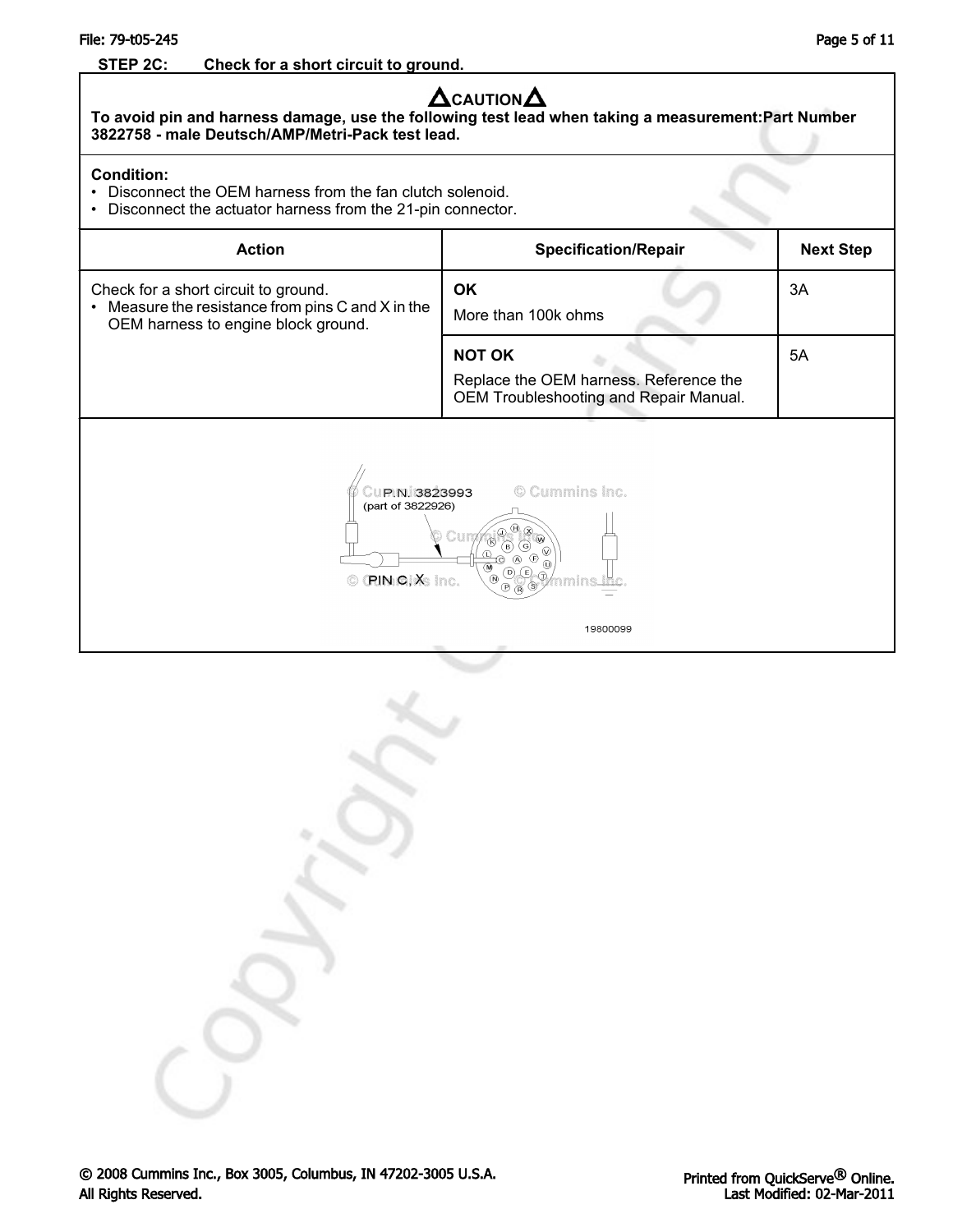### File: 79-t05-245 Page 6 of 11

**STEP 3:** Check the actuator harness.<br>STEP 3A: Inspect the harness and the EC Inspect the harness and the ECM connector pins.

# $\Delta$ CAUTION  $\Delta$

**To avoid damaging a new ECM, all other active fault codes must be investigated prior to replacing the ECM.**

### **Condition:**

- Turn keyswitch "OFF".
- Disconnect the actuator harness connector from the ECM.
- Flush and clean the connector pins using electronic contact cleaner, Part Number 3824510.

| <b>Action</b>                                                                                                                                               | <b>Specification/Repair</b>                                                                                                                                                                                                                                                                                                                                                                                                                                                                                                                                                                                                                                                                                                                                                                                                                                                                                                                                                                                                                                                          | <b>Next Step</b> |
|-------------------------------------------------------------------------------------------------------------------------------------------------------------|--------------------------------------------------------------------------------------------------------------------------------------------------------------------------------------------------------------------------------------------------------------------------------------------------------------------------------------------------------------------------------------------------------------------------------------------------------------------------------------------------------------------------------------------------------------------------------------------------------------------------------------------------------------------------------------------------------------------------------------------------------------------------------------------------------------------------------------------------------------------------------------------------------------------------------------------------------------------------------------------------------------------------------------------------------------------------------------|------------------|
| Inspect the harness and the ECM connector pins<br>for:<br>bent or broken pins                                                                               | <b>OK</b><br>No damaged pins                                                                                                                                                                                                                                                                                                                                                                                                                                                                                                                                                                                                                                                                                                                                                                                                                                                                                                                                                                                                                                                         | 3B               |
| pushed back or expanded pins<br>corroded pins<br>moisture in or on the connector<br>missing or damaged seals<br>dirt or debris in or on the connector pins. | <b>NOT OK</b><br>Repair the damaged pins. Repair or replace<br>the engine harness or ECM, whichever has the<br>damaged pins.<br>• Flush the dirt, debris, or moisture from the<br>connector pins using electronic contact<br>cleaner, Part Number 3824510. Refer to<br>Procedure 019-203 in the Troubleshooting<br>and Repair Manual, Industrial CELECT™<br>Plus System Bulletin 3666130.<br>Repair the engine harness. Refer to<br>Procedure 019-203 in the Troubleshooting<br>and Repair Manual, Industrial CELECT™<br>Plus System Bulletin 3666130.<br>Replace the engine harness. Refer to<br>Procedure 019-043 in the Troubleshooting<br>and Repair Manual, Industrial CELECT™<br>Plus System Bulletin 3666130.<br>Replace the ECM. Refer to Procedure<br>019-031 in the Troubleshooting and Repair<br>Manual, Industrial CELECT™ Plus System<br>Bulletin 3666130.<br>Replace the o-ring on the 28-pin connector<br>if it is damaged or missing. Refer to<br>Procedure 019-203 in the Troubleshooting<br>and Repair Manual, Industrial CELECT™<br>Plus System Bulletin 3666130. | 5A               |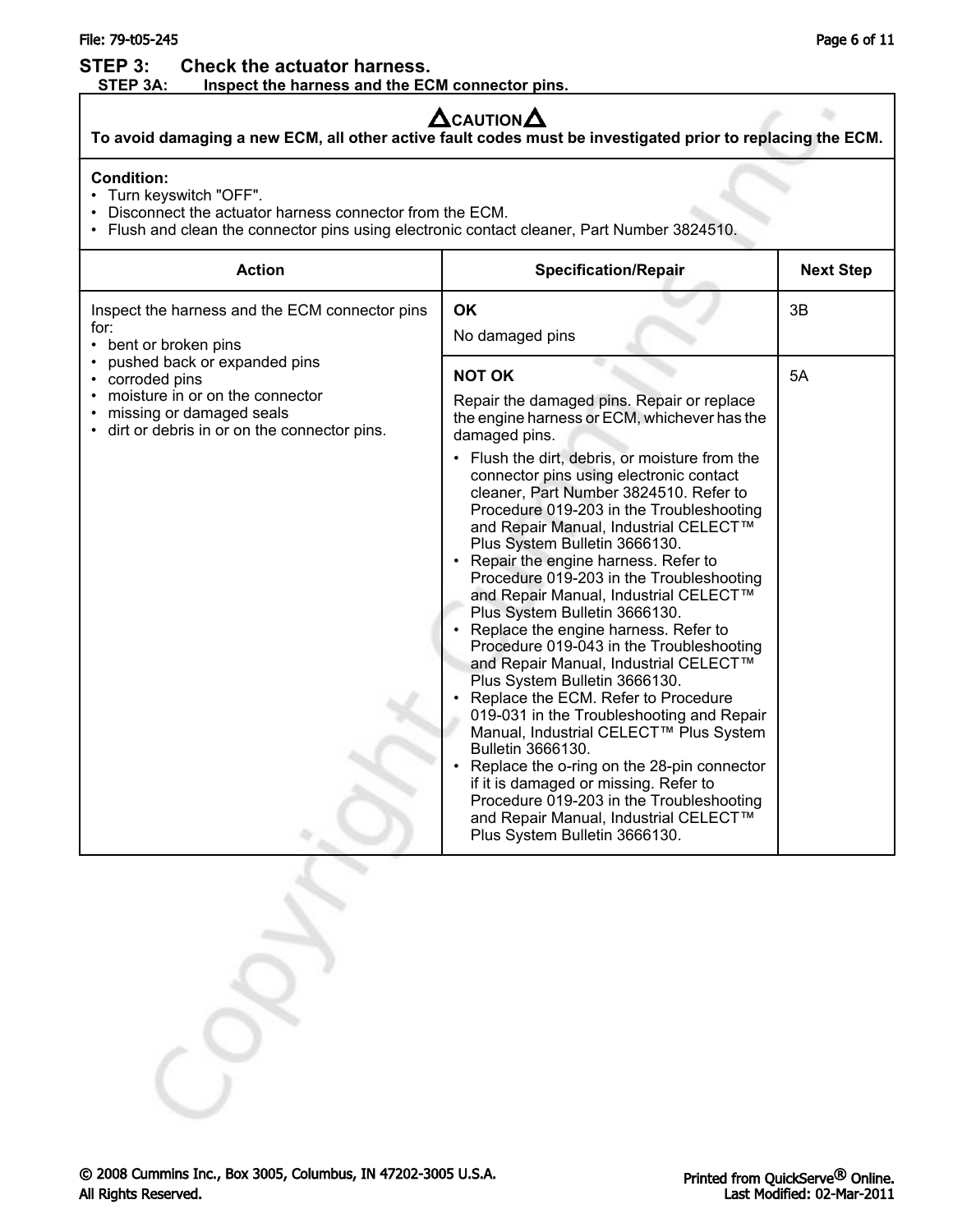### File: 79-t05-245 Page 7 of 11

### **STEP 3B: Check for a short circuit between the pins.**

## **A**CAUTION**A**

**To avoid pin and harness damage, use the following test lead when taking a measurement:Part Number 3822758 - male Deutsch/AMP/Metri-Pack test lead.**

### **Condition:**

- Disconnect the OEM harness from the fan clutch solenoid.
- Disconnect the actuator harness connector from the ECM.
- Disconnect the sensor harness connector from the ECM.

| <b>Action</b>                                                                                                | <b>Specification/Repair</b>                                                                                                                                | <b>Next Step</b> |  |
|--------------------------------------------------------------------------------------------------------------|------------------------------------------------------------------------------------------------------------------------------------------------------------|------------------|--|
| Check for a short circuit between the pins.<br>Measure the resistance from pins 7 and 17 to<br>$\bullet$     | <b>OK</b>                                                                                                                                                  | 3C               |  |
| all other pins in the actuator harness connector.                                                            | More than 100k ohms                                                                                                                                        |                  |  |
| Measure the resistance from pins 7 and 17 to<br>$\bullet$<br>all other pins in the sensor harness connector. | <b>NOT OK</b>                                                                                                                                              | 5A               |  |
|                                                                                                              | Replace the engine harness. Refer to<br>Procedure 019-043 in the Troubleshooting<br>and Repair Manual, Industrial CELECT™ Plus<br>System Bulletin 3666130. |                  |  |
| P.N. 3822758<br>(part of 3822926)<br>PIN #7, #17<br>© Cummins In<br><b>ALL OTHER PINS</b> Cummins Inc.       |                                                                                                                                                            |                  |  |
|                                                                                                              | 19800115                                                                                                                                                   |                  |  |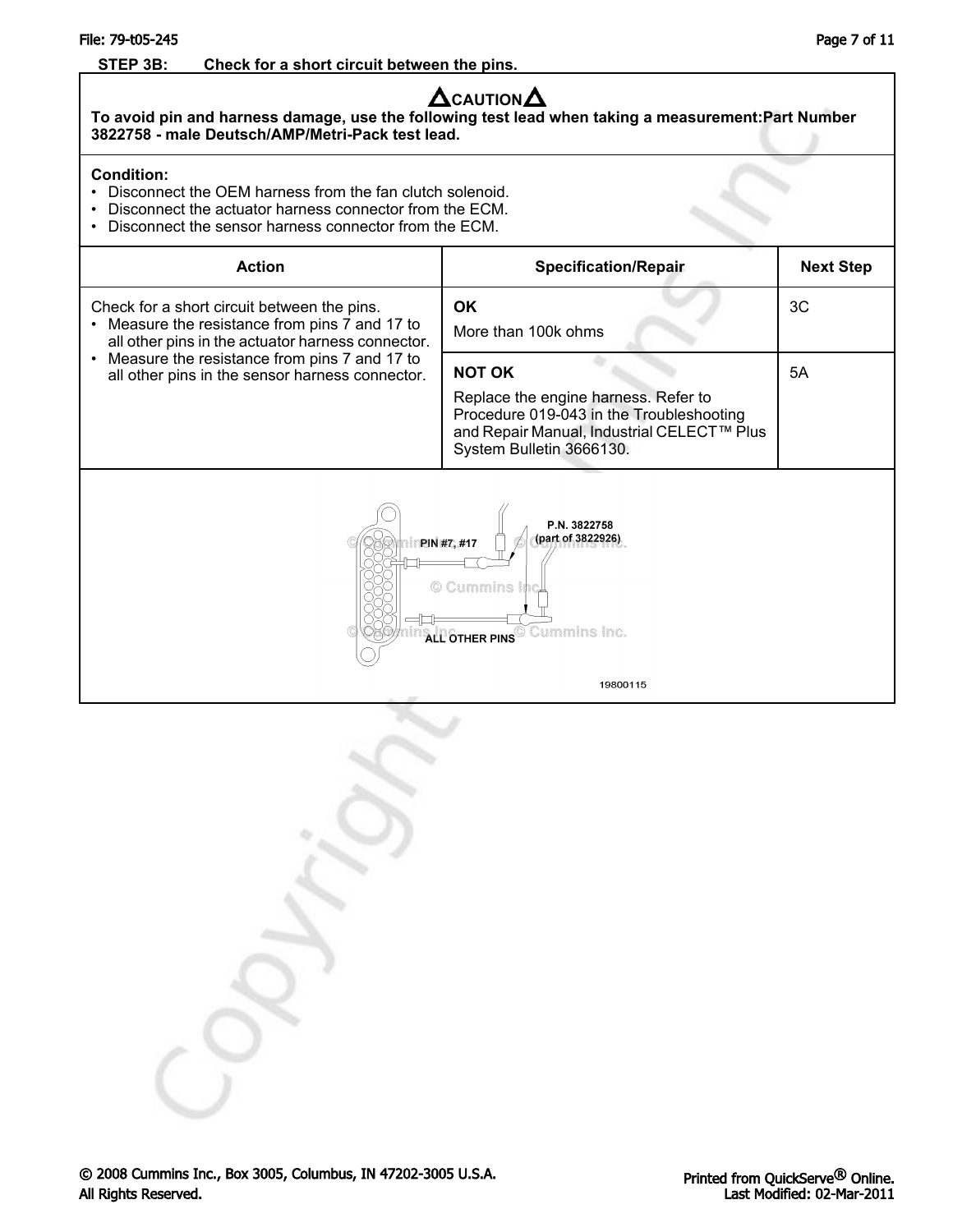### File: 79-t05-245 Page 8 of 11

### **STEP 3C: Check for a short circuit to ground.**

| $\boldsymbol{\Delta}$ CAUTION $\boldsymbol{\Delta}$<br>To avoid pin and harness damage, use the following test lead when taking a measurement:Part Number<br>3822758 - male Deutsch/AMP/Metri-Pack test lead.<br>$\boldsymbol{\Delta}$ CAUTION $\boldsymbol{\Delta}$<br>To avoid damaging a new ECM, all other active fault codes must be investigated prior to replacing the ECM. |                                                                                                                                                                                                                        |                  |  |
|------------------------------------------------------------------------------------------------------------------------------------------------------------------------------------------------------------------------------------------------------------------------------------------------------------------------------------------------------------------------------------|------------------------------------------------------------------------------------------------------------------------------------------------------------------------------------------------------------------------|------------------|--|
| <b>Condition:</b><br>Disconnect the OEM harness from the fan clutch solenoid.<br>Disconnect the actuator harness connector from the ECM.                                                                                                                                                                                                                                           |                                                                                                                                                                                                                        |                  |  |
| <b>Action</b>                                                                                                                                                                                                                                                                                                                                                                      | <b>Specification/Repair</b>                                                                                                                                                                                            | <b>Next Step</b> |  |
| Check for a short circuit to ground.<br>Measure the resistance from pins 7 and 17 in<br>the actuator harness connector to engine block                                                                                                                                                                                                                                             | <b>OK</b><br>More than 100k ohms                                                                                                                                                                                       | 4A               |  |
| ground.                                                                                                                                                                                                                                                                                                                                                                            | <b>NOT OK</b><br>Repair or replace the engine harness. Refer to<br>Procedure 019-043 or Refer to Procedure<br>019-203 in the Troubleshooting and Repair<br>Manual, Industrial CELECT™ Plus System<br>Bulletin 3666130. | 5A               |  |
| PIN #7, #17<br>mmins inc.<br>Cummins Inc.<br>ummins Inc.<br>P.N. 3822758<br>(part of 3822926)                                                                                                                                                                                                                                                                                      |                                                                                                                                                                                                                        |                  |  |
| 19800116                                                                                                                                                                                                                                                                                                                                                                           |                                                                                                                                                                                                                        |                  |  |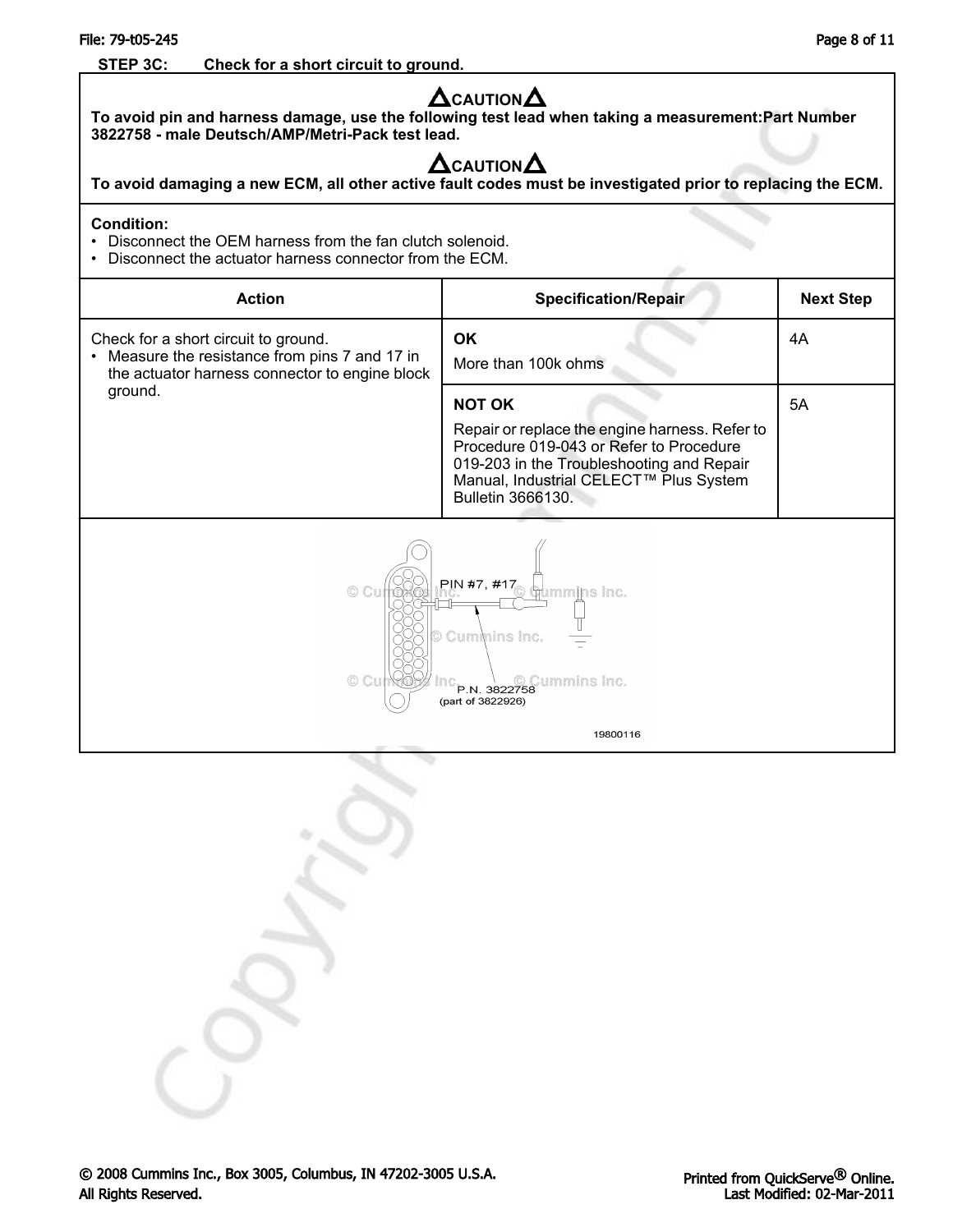### File: 79-t05-245 Page 9 of 11

### **STEP 4:** Check the ECM fan clutch supply voltage.<br>STEP 4A: Check the supply voltage at the ECM. Check the supply voltage at the **ECM.**

### **Condition:**

- Disconnect the actuator harness connector from the ECM.
- Be sure the fan is "OFF".
- Insert jumper wire from pin 23 of actuator harness connector to pin 23 of ECM actuator port.
- Insert jumper wire from pin 27 of actuator harness connector to pin 27 of ECM actuator port.
- Turn keyswitch "ON".

| <b>Action</b>                                                                                                                                                                    | <b>Specification/Repair</b>                                                                                                                                      | <b>Next Step</b> |
|----------------------------------------------------------------------------------------------------------------------------------------------------------------------------------|------------------------------------------------------------------------------------------------------------------------------------------------------------------|------------------|
| Check the voltage at the ECM.<br>Measure the voltage from pin 7 at the ECM<br>actuator port to ground.<br>Measure the voltage from pin 17 at the ECM<br>actuator port to ground. | <b>OK</b><br>Greater than 6 VDC                                                                                                                                  | 5A               |
|                                                                                                                                                                                  | <b>NOT OK</b><br>Replace the ECM. Refer to Procedure<br>019-031 in the Troubleshooting and Repair<br>Manual, Industrial CELECT™ Plus System<br>Bulletin 3666130. | 5A               |
| © Cummins Inc.<br>B<br>mins Inc.<br><b>PIN 7, 17</b>                                                                                                                             |                                                                                                                                                                  |                  |
|                                                                                                                                                                                  | 19801440                                                                                                                                                         |                  |

### **STEP 5: Clear the fault codes.**<br>STEP 5A: Disable the fault code. **Disable the fault code.**

### **Condition:**

• Connect all the components.

| <b>Action</b>                                                                                                             | <b>Specification/Repair</b>                                                                                                                                                    | <b>Next Step</b> |
|---------------------------------------------------------------------------------------------------------------------------|--------------------------------------------------------------------------------------------------------------------------------------------------------------------------------|------------------|
| Disable the fault code.<br>• Start the engine and let it idle for one (1) minute.<br>• Verify Fault Code 245 is inactive. | <b>OK</b><br>Fault Code 245 is inactive                                                                                                                                        | 5В               |
|                                                                                                                           | <b>NOT OK</b><br>Return to the troubleshooting steps or contact<br>your local Cummins Authorized Repair<br>Location if all the steps have been completed<br>and checked again. | 1A               |